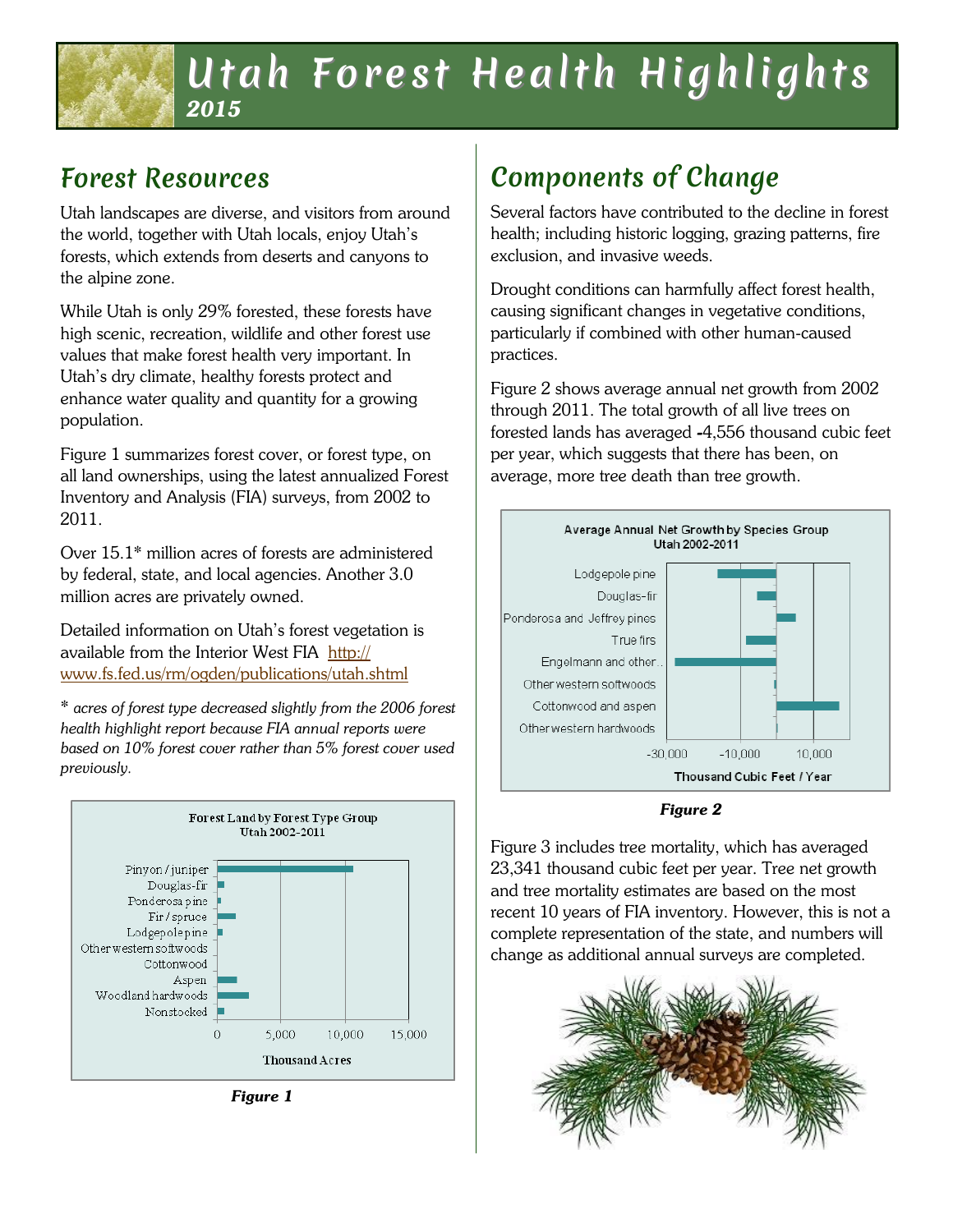

*Figure 3*

Forest conditions throughout much of Utah are composed of dense mature stands, that are relatively uniform in species and age. As species or age class composition changes, partly due to large-scale insect outbreaks, large amounts of woody debris accumulate.

Some of these changes, over time, may increase fire hazard conditions. Many lower elevation forested landscapes are infested with invasive cheatgrass, and are now susceptible to more severe wildfire.



*Lone Peak Hotshots Utah Division of Forestry Fire and state lands*

Although abundant spruce mortality occurs in many fir/ spruce high elevation sites, stand replacing wildfire intervals are much longer than lower elevation sites, which are often driven by suitable fire weather.

Fire activity in 2015 included 633 fires that burned 9,633 acres. Most fires in 2015 were small, with one of the largest being the Wheeler fire, burning only 640 acres. In all, a fairly mild fire season, likely resulting from monsoonal precipitation.

## Forest Health Issues

Hundreds of Utah communities are at risk to catastrophic bark beetle induced mortality. In 1997, approximately 2.2 million acres of Utah's forests were rated moderate to highly susceptible to bark beetle attack. Over the past 19 years, many of the acres rated susceptible have been affected by bark beetle.

Mortality trends are described in terms of acres affected, however, not all trees on these acres are dead. Thus, an estimate of the number of trees killed is also provided. Not all forested lands are surveyed, and not all the same acres are surveyed every year.

Figure 4 summarizes 2015 aerial survey data for bark beetle induced tree mortality in Utah's forests.



*Figure 4*

In 2015, insect and disease-caused tree mortality generally increased from 2014.

Mountain pine beetle induced mortality in all pine has declined significantly from 2014. However, mortality is still occurring within the lodgepole and limber pines.

Overall, Douglas-fir beetle induced mortality decreased by 45%, however, mortality is still occurring statewide.

Spruce beetle induced mortality increased by 25%, the number of spruce trees killed in 2014 was 555,435; in 2015 the number killed was 696,043.

Fir engraver induced mortality (primarily in white fir) decreased by 75% statewide. Subalpine fir tree mortality increased slightly in 2015, and was seen in nearly all counties statewide.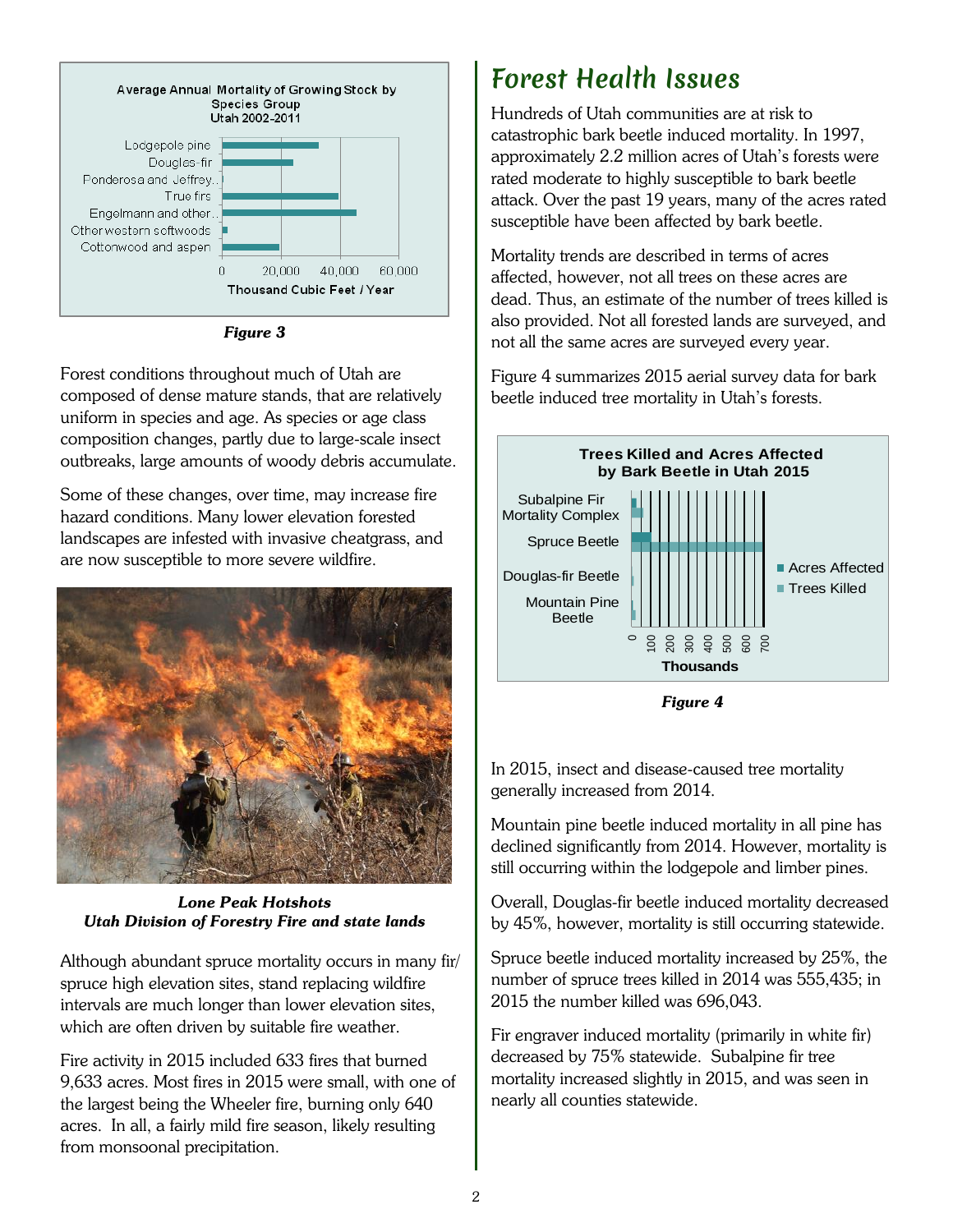Western spruce budworm defoliation increased by 42% in 2015.



*Douglas-fir beetle induced mortality Willow Basin 2013* 

**Aspen decline** is largely caused by continuing drought, a complex of canker diseases, and insect borers. It also appears that defoliators play a role in some areas.

Increasing aspen decline has been mapped since 2003. Damage peaked in 2007; at 126,000 acres affected. However, Utah is still experiencing significant aspen decline, with approximately 26,230 acres affected in 2015, which is up 29% from 2014.

#### Invasive Species

Invasive species are non-native insects, diseases, or plants, which may become established; spreading rapidly, causing significant economic and ecological impacts to forest and urban trees. Not all introduced species are invasive.

*Gypsy moth* is a non-native insect defoliator, which if established in Utah, would alter our hardwood forest landscapes, adversely affecting our high-value watersheds. Utah continues an aggressive monitoring program statewide, to catch potential infestations before they become established. Gypsy moth has not been detected in Utah since 2008.

*Emerald Ash Borer* (EAB) is an invasive pest that attacks only ash trees. It may be one of the most destructive forest insect to invade the United States.

In 2002, EAB was first detected in Michigan. It is thought to have been in wood packing material, imported from its native Asia. Since then, EAB has been found in more than 20 mid-western and eastern states, killing more than 50 million ash trees.



*Emerald Ash Borer adult and gallery pattern.* Image by Eric R. Day, Virginia Polytechnic Institute and State University, Bugwood.OR.

In September of 2013, EAB was found in Boulder, Colorado. It is currently known to be outside of the city of Boulder, and perhaps throughout Boulder County.

EAB has not yet been discovered in Utah. The transport of firewood or other wood materials, made of ash, may introduc*e* it into Utah.

There is evidence suggesting EAB is generally established in an area for several years before it is detected (see [USDA's EAB Pest Alert](http://na.fs.fed.us/spfo/pubs/pest_al/eab/eab.pdf) for more information).

*Noxious weeds* are a continuing problem for all Western states. They have the ability to aggressively colonize disturbed habitats, displacing native plant species, and altering ecosystems.



*Musk Thistle*  Photo Courtesy of BLM

Several state and federal agencies have the responsibility for monitoring and controlling noxious weeds.

3